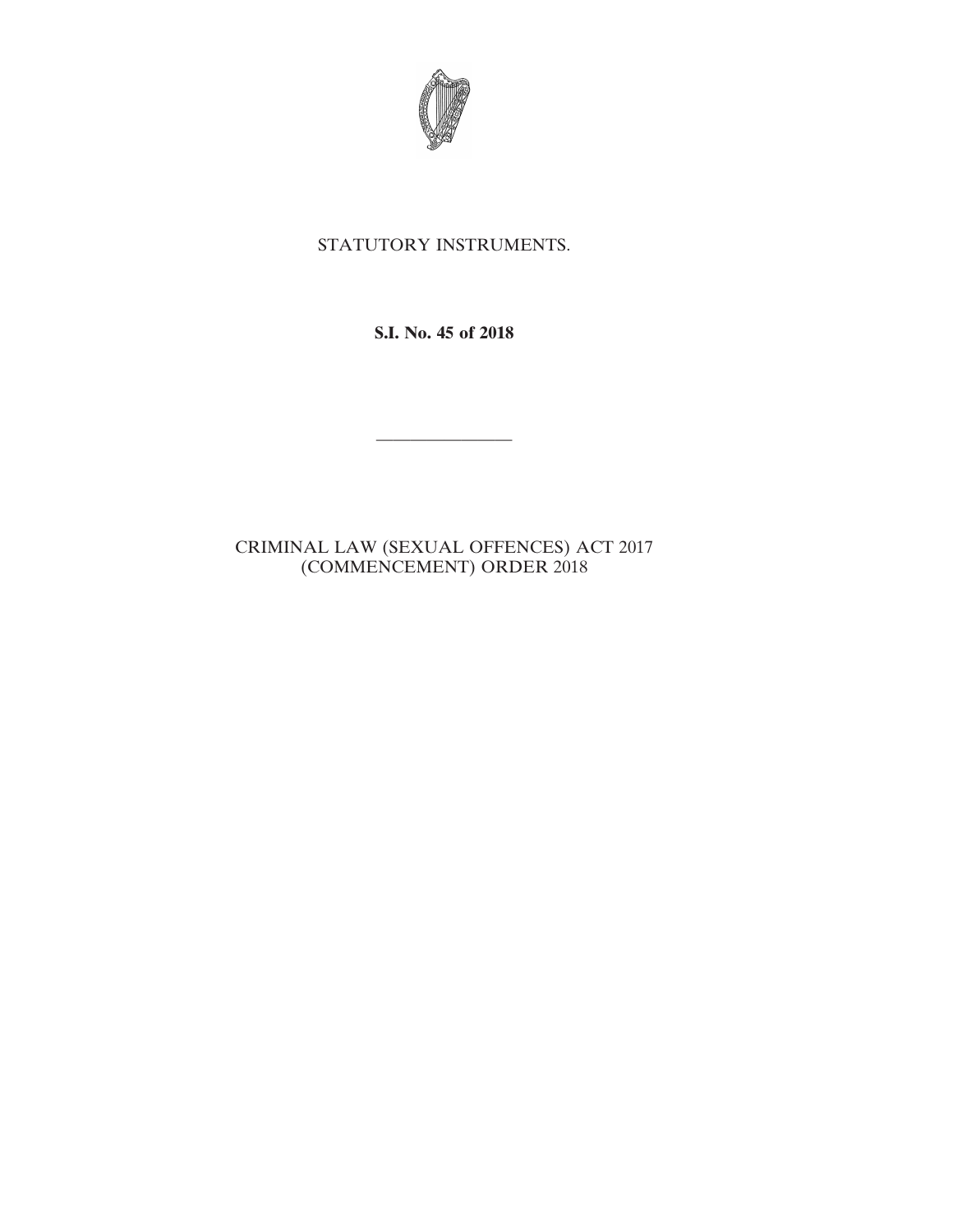## CRIMINAL LAW (SEXUAL OFFENCES) ACT 2017 (COMMENCEMENT) ORDER 2018

I, CHARLES FLANAGAN, Minister for Justice and Equality, in exercise of the powers conferred on me by subsection (2) of section 1 of the Criminal Law (Sexual Offences) Act 2017 (No. 2 of 2017), hereby order as follows:

1. This Order may be cited as the Criminal Law (Sexual Offences) Act 2017 (Commencement) Order 2018.

2. The 26th day of February 2018 is appointed as the day on which sections 46, 47, and 51(*b*) of the Criminal Law (Sexual Offences) Act 2017 (No. 2 of 2017) shall come into operation.



GIVEN under my Official Seal, 22 February 2018.

> CHARLES FLANAGAN, Minister for Justice and Equality.

*Notice of the making of this Statutory Instrument was published in "Iris Oifigiúil" of* 27*th February*, 2018.